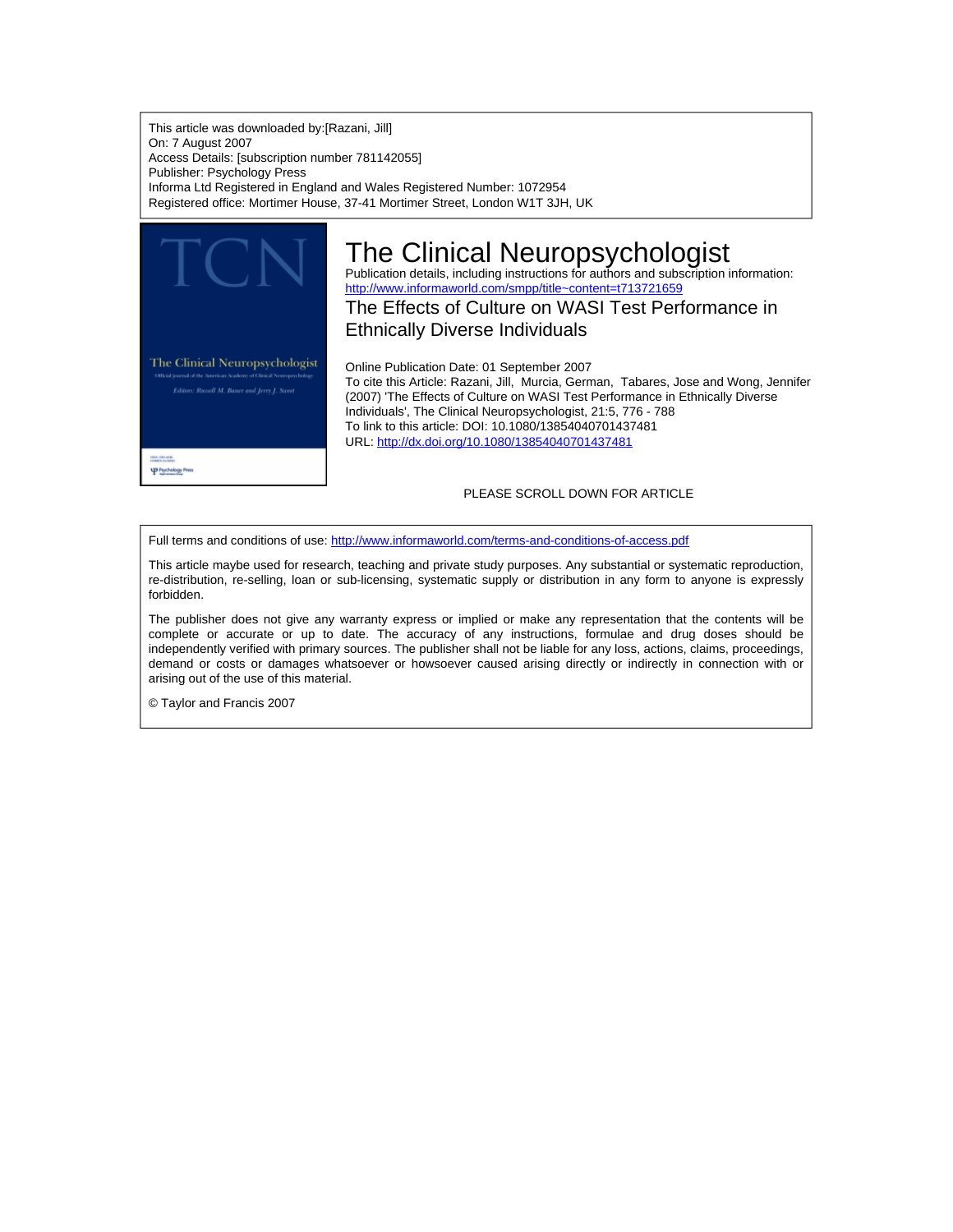The Clinical Neuropsychologist, 21: 776–788, 2006 http://www.psypress.com/tcn ISSN: 1385-4046 print/1744-4144 online DOI: 10.1080/13854040701437481

# THE EFFECTS OF CULTURE ON WASI TEST PERFORMANCE IN ETHNICALLY DIVERSE INDIVIDUALS

Jill Razani, German Murcia, Jose Tabares, and Jennifer Wong

California State University, Northridge, CA, USA

The objective of this study was to examine differences between fluent English-speaking ethnically diverse (ED) individuals (from Hispanic, Asian, and Middle-Eastern descent) and monolingual English-speaking Anglo-Americans (MEAA) on the Wechsler Abbreviated Scale of Intelligence (WASI). A sample of 86 (50 ED and 36 MEAA) healthy individuals participated. The results revealed that the MEAA group outperformed the ED group on the verbal (i.e., Vocabulary and Similarities), but not the nonverbal (i.e., Block Design and Matrix Reasoning) subtests. Various cultural factors such as the level of acculturation and the degree to which the English language was used correlated with verbal skills. Number of years the education was obtained outide of the US was an important predictor of verbal and some nonverbal performance in the ED group. The findings from this study underscore the importance of taking cultural factors, particularly level of acculturation, into account when interpreting test scores of ED individuals.

#### INTRODUCTION

One of the most serious challenges facing the field of neuropsychology currently is that of assessing cognitive functioning of individuals from diverse ethnic backgrounds. According to the United States Bureau of Census (Census of Population, 1990) it is estimated that 50% of the US population will be from a non-Anglo background by the year 2050. The majority of neuropsychological and IQ tests have been developed and normed for White, monolingual, English-speaking individuals within the United States or Canada, and therefore the suitability of their use with ethnically diverse individuals is questionable. There are undoubtedly a host of factors that are likely to affect the cognitive test performance of ethnic immigrant individuals such as acculturation and bilingualism (Gonzales & Roll, 1985; Whitworth, 1983), however very few studies have systematically examined these factors.

The Wechsler Abbreviated Scale of Intelligence (WASI; Wechsler, 1999) was developed in response to the need for a brief, reliable version of the Wechsler Adult Intelligence Scale-III (WAIS-III; Hays, Reas, & Shaw, 2002; Kaufman & Kaufman, 2001). Administering the WASI in lieu of the WAIS-III is particularly

Address correspondence to: Jill Razani, Ph.D., Department of Psychology, California State University, Northridge, 18111 Nordhoff Street, Northridge, CA 91330-8255, USA. E-mail: jill.razani@csun.edu Accepted for publication: July 1, 2005. First published online: July 16, 2007.

*<sup>#</sup>* 2006 Psychology Press, an imprint of the Taylor & Francis group, an Informa business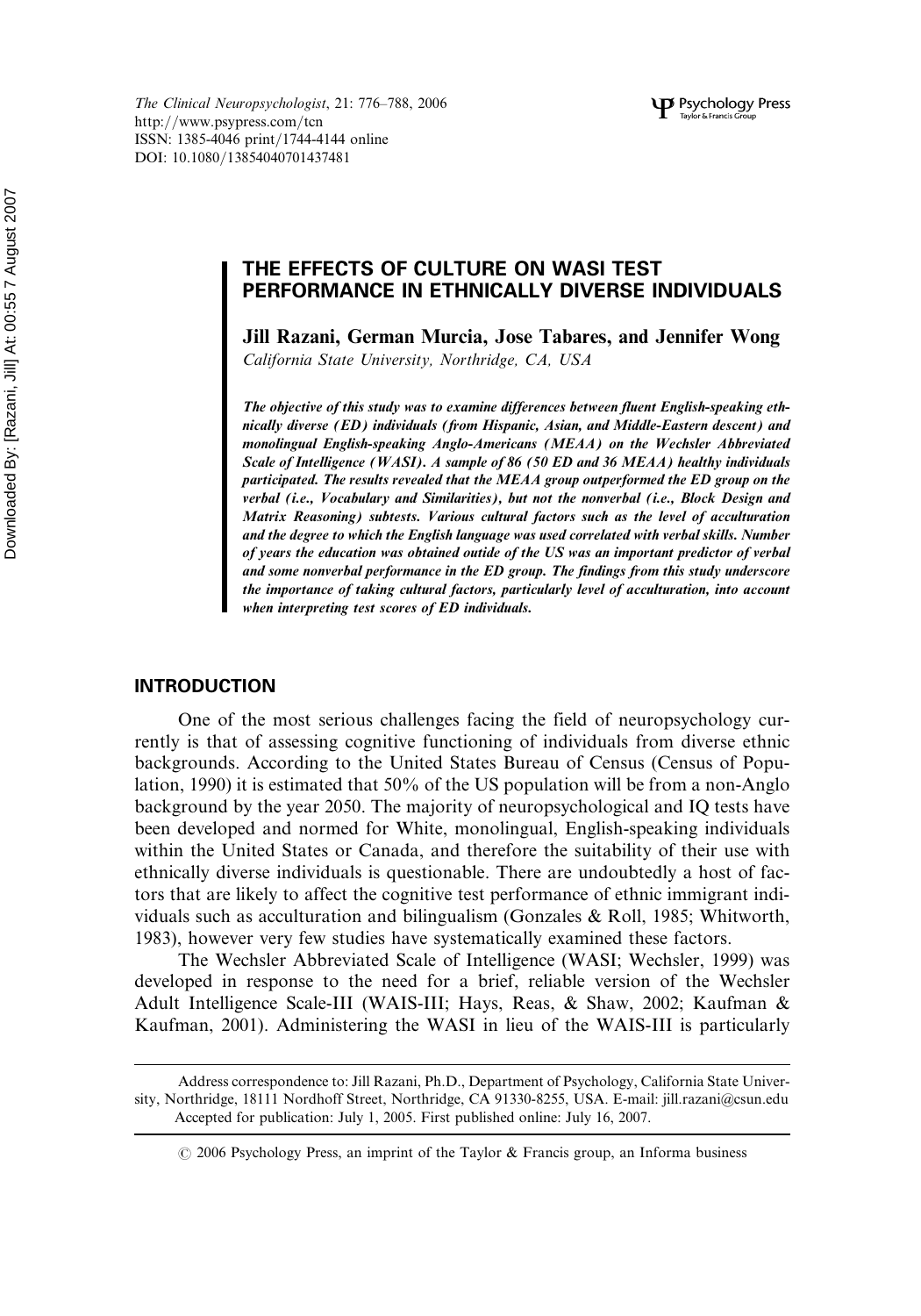attractive to neuropsychologists given that valuable information regarding IQ as well as verbal and nonverbal skills (such as reasoning abilities) can be obtained, while shortening a lengthy test battery by over an hour. However, as with many other neuropsychological tests, the normative sample consists of primarily White individuals, and no information regarding the level of acculturation or linguistic characteristics (e.g., English fluency) for the Hispanic and ''other'' ethnic groups used in the normative sample is available. Additionally, the data are not stratified by ethnicity, and perhaps more importantly, culturally relevant information is not provided for the non-White samples. Similar to the WAIS-III, the data are only adjusted by age groupings. Thus, it is unclear whether or not the White and non-White normative samples reported in the WASI manual performed similarly on all verbal and nonverbal subtests, and what, if any, cultural factors might account for test score variability in the non-White sample.

One of the earliest studies by Mercer (1973), examining the effects of acculturation on intellectual functioning in Hispanic and African-American children, demonstrated higher IQs in those who possessed greater ''Anglo'' sociocultural characteristics. In fact, in this study children sharing most or all of the Anglo cultural characteristics displayed mean IQs at or above that of the Anglo norms. Gonzales and Roll (1985) cite a related unpublished master's thesis by Gonzales (1980) that found that Mexican-American and Anglo-American university students did not differ from one another on nonverbal intellectual abilities, but that a correlation between level of acculturation and verbal skills on the ACT (high school scholastic achievement test) was found. In their own study, Gonzales and Roll (1985) examined verbal and nonverbal intellectual functioning of Mexican-American, African-American, and Anglo-American children (4th through 12th graders) and young adults (college students). They found that the Anglo-Americans outperformed the minority groups on verbal (WAIS Vocabulary subtest), but not the nonverbal (measures similar to matrix reasoning) tests. Additionally, the greater the acculturation level of the Mexican-Americans, the higher their verbal abilities were, and in fact those who identified themselves as Anglo-American on the acculturation measure had higher scores on the Vocabulary subtest than those who identified themselves as Mexican-American. This was not the case for the nonverbal measures. Arnold and Orozco (1989) examined the relationship between acculturation and specific verbal and nonverbal psychological tests in a group of disabled Mexican-American patients. They found that as acculturation level increased, so did performance on tests that require verbal processing (such as the Peabody Picture Vocabulary Tests-Revised). Acculturation was also found to correlate with a measure of functional/adaptive behavior. However, no relationship between acculturation and tests of sensory or motor functioning was found.

Other studies examining the relationship between level of acculturation and traditional neuropsychological tests have also revealed some interesting findings. Arnold, Montgomery, Castaneda, and Longoria (1994) examined the relationship between level of acculturation and performance on the overall impairment index and various subtests of the Halstead-Reitan. The authors found a significant effect of acculturation on the Seashore Rhythm Test, the Halstead Category Test, Tactual Performance Test (TPT) total score, TPT Dominant hand, and TPT Nondominant hand. No effects of acculturation were found for TPT Localization and Memory, Finger Tapping, and Trail Making Test. In a more recent study, Touradji, Manly, Jacobs, and Stern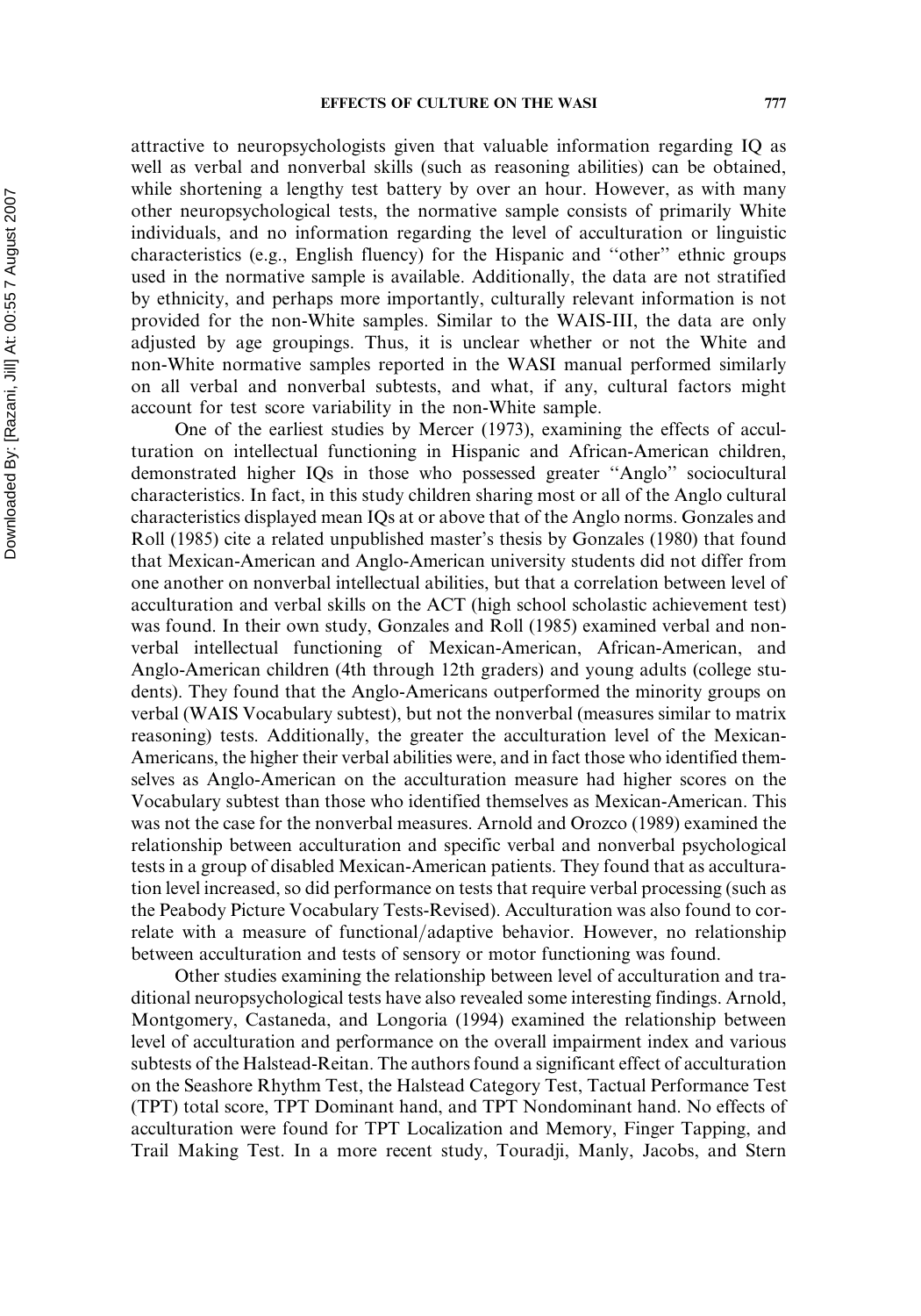(2001) revealed that US-born English-speaking, non-Hispanic White elders outperformed their foreign-born counterparts on a number of verbally mediated neuropsychological measures, such as verbal reasoning, naming, and verbal fluency tasks. These authors used length of residence in the US as a measure of acculturation and found that this factor did in fact account for significant variability in specific verbal tests, such as verbal fluency. Harris and colleagues (Harris, Tulsky, & Schultheis, 2003), using 151 non-native English speakers from the standardization sample of the WAIS-III and WMS-III, found that cultural factors such as language preference, years of residence in the US, and length of education within the US all accounted for significant portions of variability in the joint WAIS-III–WMS-III Verbal Comprehension Index, Processing Speed Index, Auditory Memory Composite, and Visual Memory test score performance once the effect of age and education had been statistically removed. The only test that did not correlate with the cultural measures was Visual Memory.

Acculturation factors appear to affect test performance in even monolingual, English-speaking ethnic minority groups within the United States. Manly et al. (1998) found that in a sample of older African-Americans level of acculturation, assessed with the African American Acculturation Scale, was related to various neuropsychological test scores, including tests of memory, naming, and figure matching. Additionally reading level, not educational attainment, appears to attenuate difference between older African-Americans and Caucasians on a large number of neuropsychological tests, suggesting that the quality of the education (or educational experience) is a more important variable to measure than the actual education level (Manly, Jacobs, Touradji, Small, & Stern, 2002).

The purpose of the present study was to examine the performance of a group of fluent, English-speaking individuals from varied ethnic and cultural backgrounds in comparison to that of a group of monolingual English-speaking Anglo-Americans. Further, the aim was to examine the relationship between cultural factors such as acculturation, degree of English-language usage, and the number of years one's education was obtained outside of the United States and performance on the WASI. To the best of our knowledge, the current study is the first to examine the performance of ethnically diverse groups on the WASI, as well as to examine how acculturation and other cultural factors affect test performance on this intelligence measure.

## METHOD

### **Participants**

A total of 86 healthy people were recruited from the greater Los Angeles community. Of these, 36 participants were monolingual English-speaking Anglo-Americans (MEAA) between the ages of 20 and 72 years with 10 to 16 years of education; 50 participants were an ethnically diverse (ED) group of participants of Hispanic, Asian, or Middle-Eastern descent between the ages of 18 and 69 years of age with 9 to 18 years of education. The demographic information for participants presented in Table 1 shows that the MEAA group was slightly older than the ED group,  $F(1, 84) = 8.9$ ,  $p = .004$ .

Within the ED group, 37 were of Hispanic descent from Mexico, Central America (El Salvador, Guatemala, and Honduras), or South America (Paraguay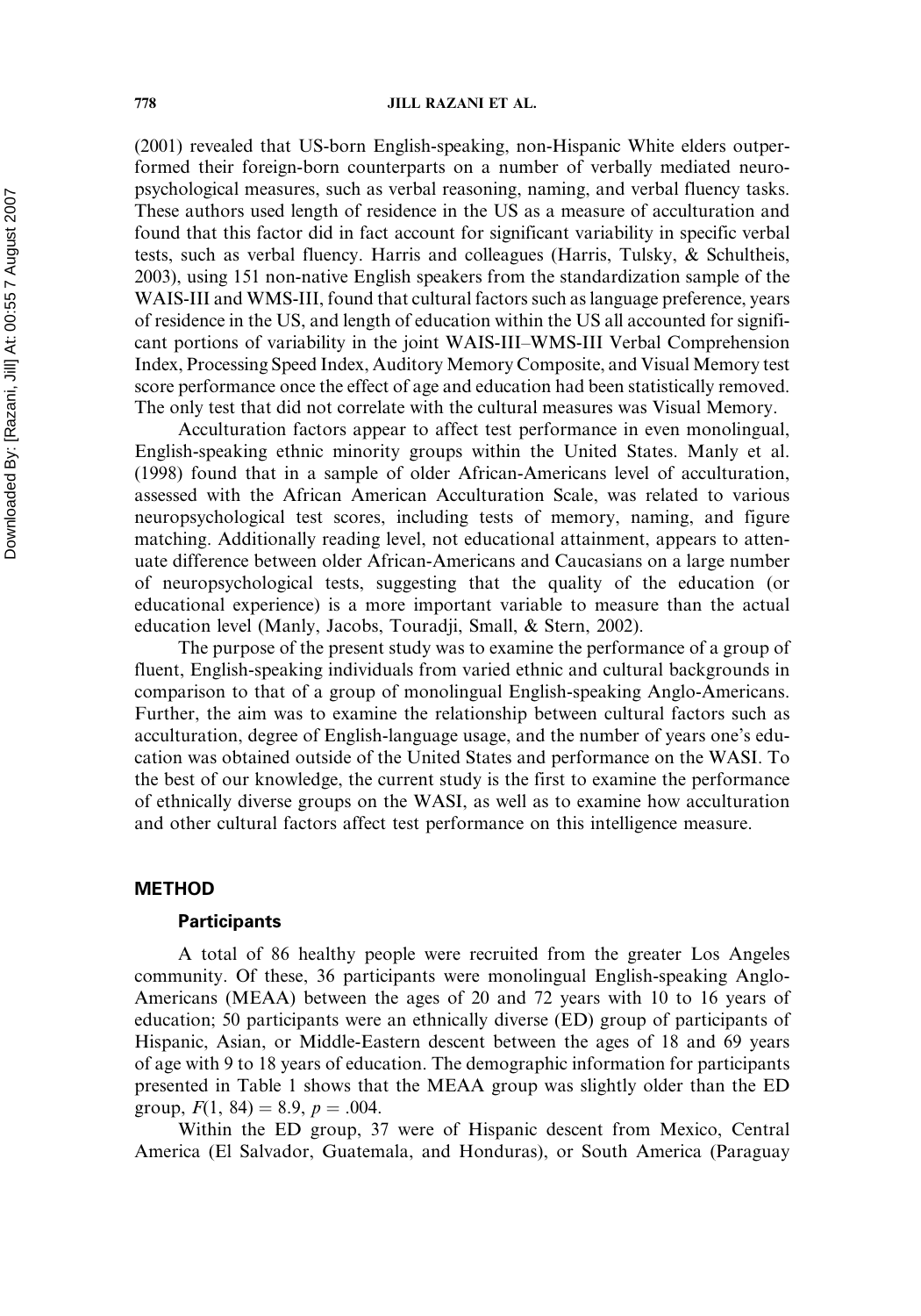#### EFFECTS OF CULTURE ON THE WASI 779

| Measures                      | ED group               | MEAA group             |  |
|-------------------------------|------------------------|------------------------|--|
| N                             | 50                     | 36                     |  |
| Male/Female ratio             | 19/31                  | 13/23                  |  |
| $Age*$                        | 34.92 $(\pm 13.05)$    | 43.86 $(\pm 14.61)$    |  |
| Years education               | 13.08 $(\pm 2.09)$     | 12.89 $(\pm 1.51)$     |  |
| Years education outside US    | $8.14 \ (\pm 5.16)$    | 0.00                   |  |
| Years residence in US         | 24.00 $(\pm 11.20)$    |                        |  |
| Acculturation                 | 59.68 $(\pm 14.47)$    |                        |  |
| % English growing up          | 39.96 $(\pm 36.53)$    |                        |  |
| % English currently           | 63.88 $(\pm 33.62)$    |                        |  |
| WRAT-III Reading (raw score)* | 45.76 $(\pm 5.65)$     | 49.71 (±4.55)          |  |
| WASI                          |                        |                        |  |
| <b>FSIO</b>                   | $99.65 \ (\pm 13.85)$  | 103.86 $(\pm 14.10)$   |  |
| $VIO^*$                       | $95.20 (\pm 12.46)$    | $105.09 \ (\pm 14.41)$ |  |
| <b>PIQ</b>                    | $101.10 \ (\pm 11.30)$ | 103.86 $(\pm 12.81)$   |  |
| VIQ-PIQ*                      | $-5.73 \ (\pm 12.53)$  | 1.71 $(\pm 14.63)$     |  |
| Vocabulary Raw Score*         | 51.00 $(\pm 10.02)$    | $60.06 (\pm 9.92)$     |  |
| T-Score*                      | 44.28 $(\pm 10.13)$    | 53.71 $(\pm 8.96)$     |  |
| Similarities Raw Score*       | 34.67 $(\pm 7.09)$     | 37.91 $(\pm 6.26)$     |  |
| T-Score                       | 47.82 $(\pm 9.81)$     | 51.94 $(\pm 10.38)$    |  |
| Block Design Raw Score        | 42.29 $(\pm 12.97)$    | 37.89 $(\pm 15.61)$    |  |
| T-Score                       | 50.80 $(\pm 8.00)$     | 49.72 $(\pm 9.70)$     |  |
| Matrix Reasoning Raw Score    | 25.68 $(\pm 8.58)$     | $26.86 \ (\pm 9.92)$   |  |
| T-Score                       | 50.62 $(\pm 10.80)$    | 51.97 $(\pm 12.35)$    |  |

Table 1 Means and standard deviations (in parentheses) for demographic information and other measures

 $p < .01$ ; D = ethnically diverse, MEAA = monolingual English-Speaking Anglo-American.

and Columbia), 7 were of Asian descent from Indonesia, Vietnam, or Korea, and 6 were of Middle-Eastern descent from Iran or Turkey. In this ED group, 18 were born in and 32 were born outside of the US, and English was the first language for 12 and the second language for 38. Additionally, 18 of the ED participants obtained all of their education inside of the US, 6 obtained all of their education outside of the US, and 26 obtained a portion of their education in their native country and a portion within the US. Unfortunately, we do not have data regarding whether any of the participants who obtained any portion of their education outside of the US attended English-speaking schools. However, closer examination of data regarding the age they entered the US, years of education obtained outside of the US, and age at which they learned English indicates that at least 5 participants had some (ranging from 1 to 6 years) experience with the English language prior to entering the US (but it is unclear whether this was within an educational context).

All participants were carefully screened with an examiner-administered health questionnaire for the following factors known to affect cognitive functioning: history of neurological or psychiatric illness, head injury resulting in  $\geq$ 5 minutes of loss of consciousness, learning disability, and chronic untreated medical illness (e.g., diabetes, hypertension). While we recognize that the prevalence of medical illness (e.g., hypertension and diabetes) may be greater in certain ethnic (e.g., specific Hispanic populations) and age groups, the literature indicates that these untreated conditions are likely to result in cognitive impairment. Thus, given our desire to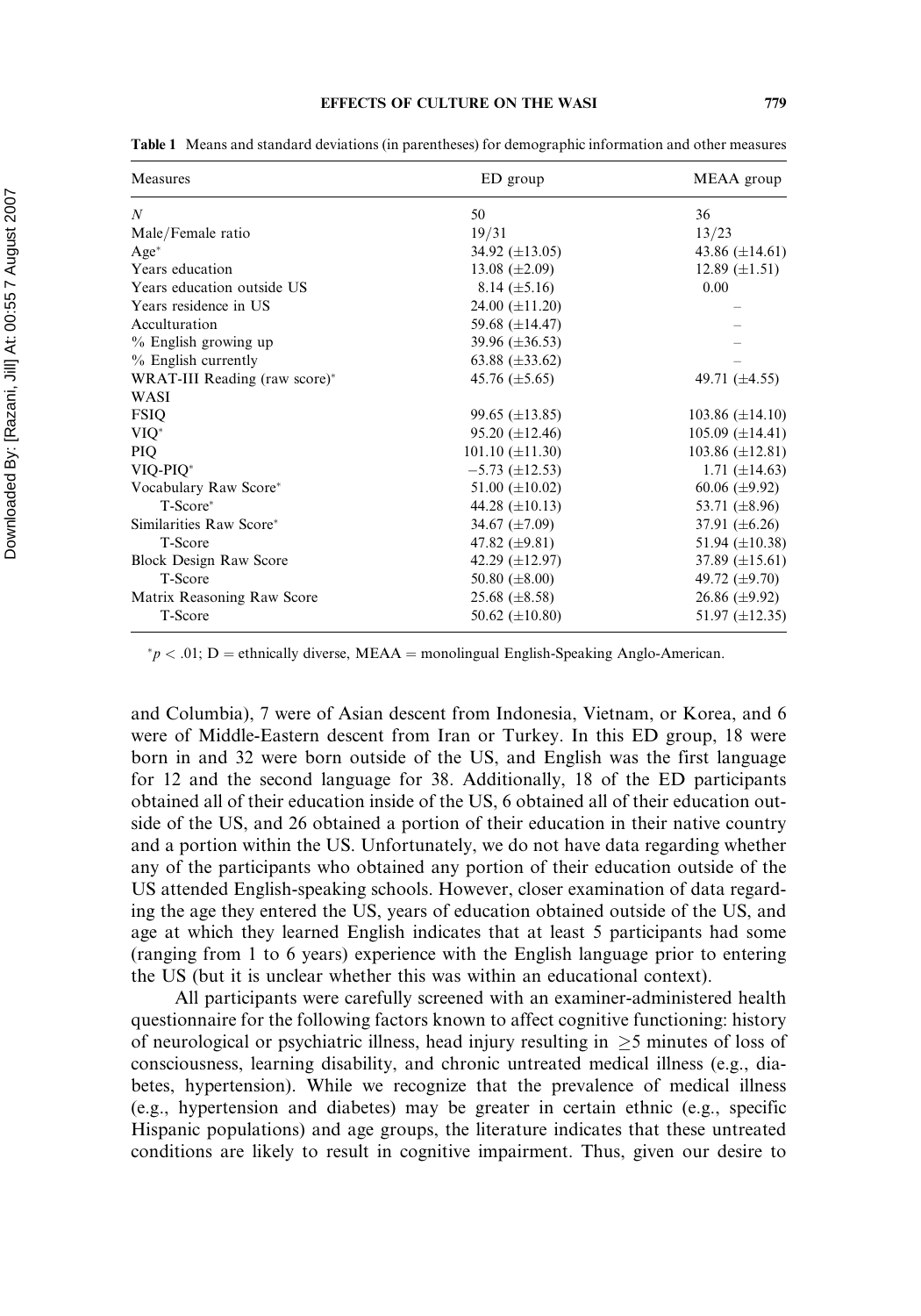measure the effects of cultural factors on IQ test performance in healthy individuals (i.e., those without cognitive compromise), we excluded individuals with untreated chronic illnesses, rather than include medical conditions as a variable in this study. Additionally, to participate in the study, all participants were required to be fluently conversant in English, and able to communicate clearly with the examiner, understand test instructions, and carry out the tasks.

### **Instruments**

Wechsler Abbreviated Scale of Intelligence. All participants were administered the Wechsler Abbreviated Scale of Intelligence (WASI; Wechsler, 1999). The WASI consists of four subtests, two measuring verbal (Vocabulary and Similarities) and two measuring nonverbal/performance (Block Design and Matrix Reasoning) abilities. Raw scores for each subtest are then converted into agecorrected T-scores. The sum of the T-scores for all four subscales can be used to obtain age-corrected Full Scale IQ. Similarly, Verbal IQ is obtained by summing the T-scores from the two verbal subtests, and Performance IQ can be obtained by summing the T-scores from the two performance subtests.

For the purposes of this study raw scores rather than age-corrected T-scores for the four individual subtests were used for in the statistical analyses, along with FSIQ, VIQ, and PIQ.

It should be noted that for various reasons (e.g., a few participants were not able to complete testing, or slight misadministration of various subtests of the WASI) there are some missing data points. One MMA participant was missing the Vocabulary subtest, one MEAA and one ED participant were missing the Similarities subtest, and one ED participant was missing the Block Design.

Wide Range Achievement Test-III (WRAT-III) Reading. The Reading subtest of the WRAT-III (Wilkinson, 1993) was used to determine literacy and reading level for all participants. The WRAT-III is a standardized test consisting of 15 letters that are to be identified and 42 words that range in pronunciation difficulty. Given that some of the ED participants had foreign accents, slightly less stringent pronunciation criteria were used for this group. Testers were trained on a procedure in which word recognition was the scoring criterion, not speech or diction. Consistent with the WRAT-3 manual, unusual pronunciations due to colloquialisms, foreign accents, and defective articulation were accepted as correct if the peculiarity was consistent throughout. In general, when a participant stumbled with pronunciation of a word and it was clear that they were attempting to sound out the word phonetically, and did so inaccurately, the item was scored as incorrect.

The WRAT-III Reading subtest was of particular interest in this study for better understanding the relationship between English reading fluency and performance on the WASI in the ED group.

Acculturation and other related measures. Since specific acculturation measures are unavailable for each individual ethnic group used in the current study, the Acculturation Rating Scale for Mexican Americans (ARMSA; Cuellar, Harris, & Jasso, 1980) was adapted and administered to the ethnic participants. At least one study has demonstrated that the ARMSA can be reliably and validly adapted for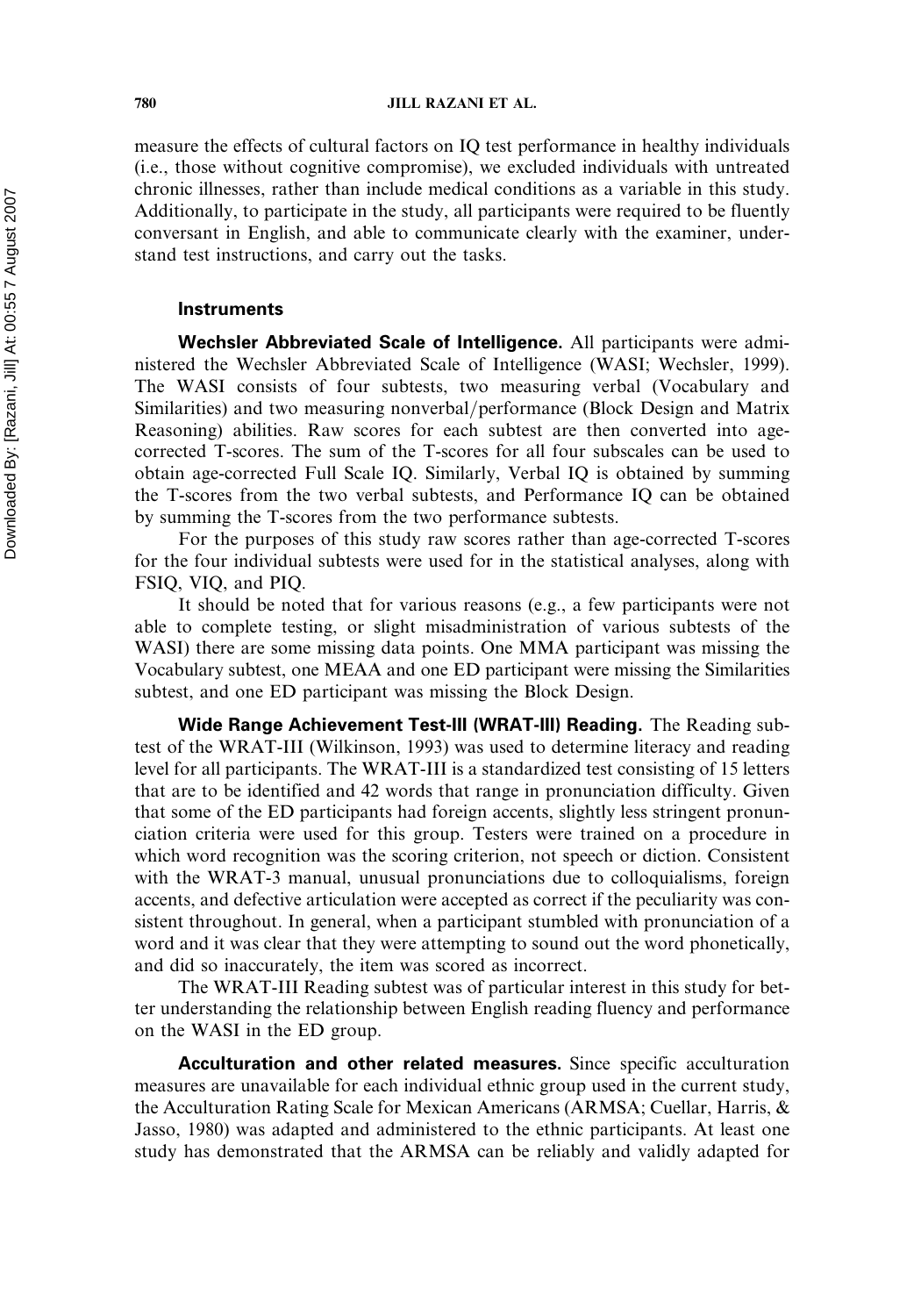Asian groups (Suinn, Rickard-Figueroa, Lew, & Vigil, 1987). Using similar methods to that of Suinn et al. (1987), wordings such as ''Mexican'' and ''Spanish'' were changed to the nationality and the language of origin that were applicable to the participant. As an example of the type of adaptations made, below are two sample items from the original ARMSA and those adapted for an Iranian individual:

| <i>ARMSA</i><br>Adapted for Iranian  |                                    |
|--------------------------------------|------------------------------------|
| What language do you speak?          | What language do you speak?        |
| 1. Spanish only                      | 1. Farsi only                      |
| 2. Mostly Spanish, some English      | 2. Mostly Farsi, some English      |
| 3. Spanish and English about equally | 3. Farsi and English about equally |
| 4. Mostly English, some Spanish      | 4. Mostly English, some Farsi      |
| 5. English only                      | 5. English only                    |
| How would you rate yourself?         | How would you rate yourself?       |
| 1. Very Mexican                      | 1. Very Iranian                    |
| 2. Mostly Mexican                    | 2. Mostly Iranian                  |
| 3. Bicultural                        | 3. Bicultural                      |
| 4. Mostly Anglicized                 | 4. Mostly Anglicized               |
| 5. Very Anglicized                   | 5. Very Anglicized                 |

The ARSMA is a 20-item scale that requires the participant to rate each question on a 5-point Likert scale ranging from original heritage/language (1) to Anglo/ English (5). The ARSMA assesses four acculturation domains: (1) language familiarity, usage, and preference; (2) ethnic identity and generation; (3) reading, writing, and cultural exposure; (4) ethnic interaction. In adapting this instrument for a broader range of ethnic groups, three of the items had to be limited to a 3-point Likert scale, since distinctions such as ''Mexican'' versus ''Chicano'' were not relevant for all ethnic groups. All other items were rated on the original 5-point Likert scale. The ARMSA also has two questions regarding culture and language that are also rated on a 5-point scale, but which are not included in the overall score. Given our interest in learning about cultural and language affiliation in our ED participants, we included these two questions in the overall total score. Thus, individuals could receive a score of 22 (lowest level of acculturation) to 104 (highest level of acculturation) on this acculturation measure.

We were also interested in collecting additional information regarding language usage and greater detail about educational attainment from the ED sample. For language, participants were asked to estimate the percentage of English they spoke when they were growing up and the percentage they use currently. Additionally, participants informed us about the length of time (in years) they were educated outside of the United States. It should be noted that all of the Anglo-American participants were monolingual English-speaking and obtained all of their education within the United States. Table 1 presents means and standard deviations for the acculturation, language, and education factors for the ED group.

# Procedure

Participants were recruited via newspaper advertisements, flyers posted in public agencies and buildings, and word of mouth. The WASI was administered as part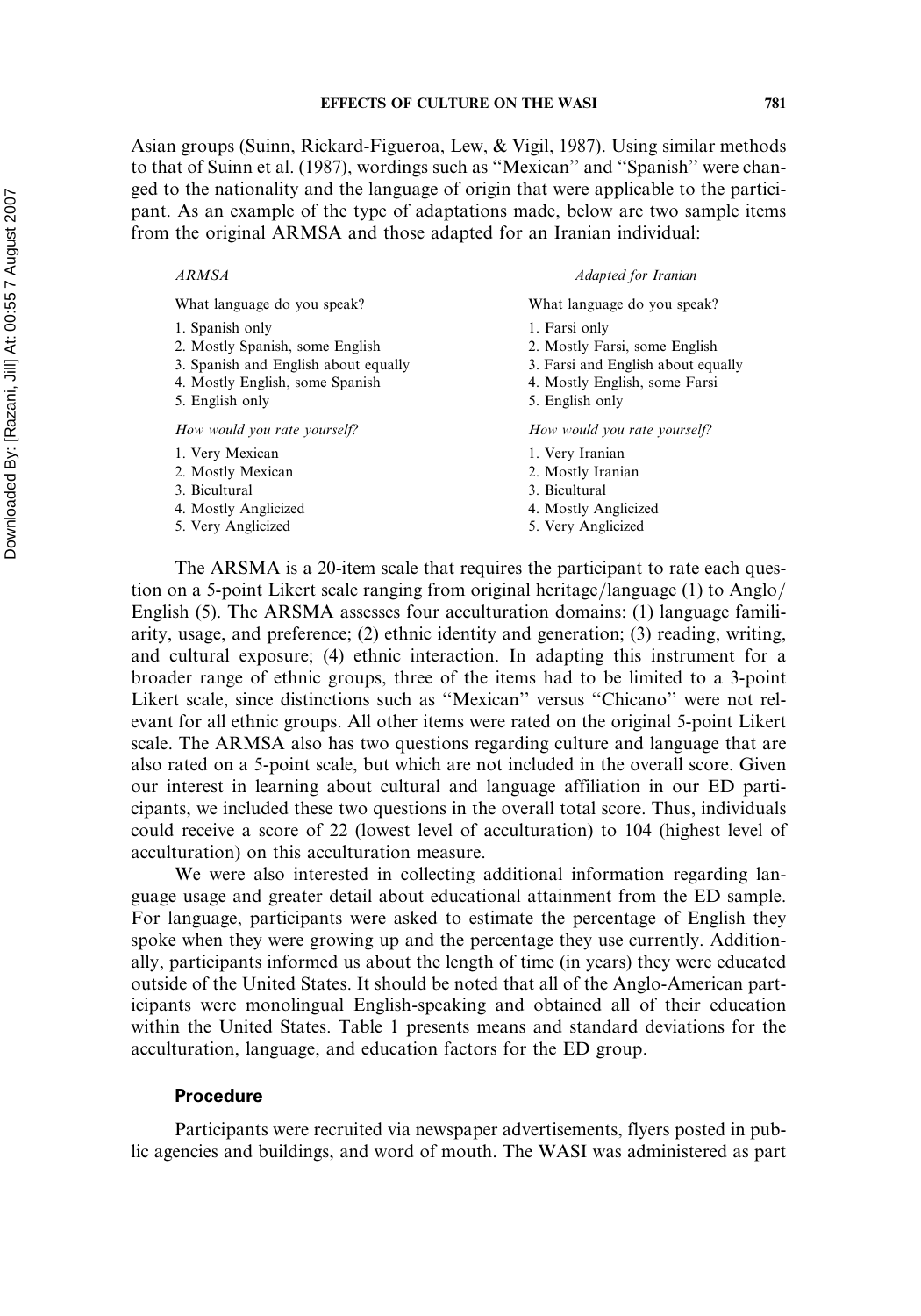of a larger neuropsychological test battery, which took approximately  $2\frac{1}{2}$  hours to complete. All participants were administered a health questionnaire as part of the screening procedure, and the ED group was administered an additional questionnaire which contained more detailed questions regarding language usage and educational attainment, as well as the acculturation instrument. All participants were paid \$50 for their participation.

# Data Analyses

Due to the multiple analyses, the  $p$  value required for statistical significance was lowered to .01 rather than the standard .05 value for the omnibus group comparison tests. Significance values for the follow-up group analyses were set at the .025 level. Alpha levels were also reduced to .025 for the correlation and regression analyses. While we recognize that this may not entirely protect against Type I error, more stringent criteria would increase Type II error due to the relatively small sample size.

# RESULTS

Given that there were age differences present between the ED and MEAA groups, a Multivariate Analysis of Covariance, using age as the covariate, was performed in order to compare the MEAA group to the ED group on the four WASI subscale measures (Vocabulary, Similarities, Block Design, and Matrix Reasoning). The analyses revealed a significant difference between the groups on the WASI subscales, Wilk's Lambda  $F(4, 76) = 4.51$ ,  $p = .003$ . Follow-up, one-way ANCOVAs revealed that the MEAA group outperformed the ED group on the Vocabulary subtest,  $F(1, 82) = 15.42$ ,  $p < .0001$  and the Similarity subtest,  $F(1, 81) = 7.15$ ,  $p = .009$ . As expected, an ANCOVA also revealed that the MEAA group outperformed the ED group on VIQ,  $F(1, 80) = 9.75$ ,  $p = .001$ . Conversely, no differences were found on the Block Design subtest,  $F(1, 82) = 0.15$ ,  $p = .70$  or Matrix Reasoning,  $F(1, 83) = 1.81$ ,  $p = .18$ . No differences were found between the groups on PIQ,  $F(1, 81) = 0.86$ ,  $p = .36$  or FSIQ,  $F(1, 79) = 1.28$ ,  $p = .26$ . Differences between the groups in the discrepancy between PIQ minus VIQ discrepancy, were examined using a one-way ANCOVA, with age as the covariate. The results revealed a significant difference, with the mean of the MEAA resulting in a negative and the ED group resulting in a positive value on the PIQ-VIQ measure,  $F(1, 79) = 5.67$ ,  $p = .02$ .

In order to further assess the effects of language, the ED group was divided into two groups: those for whom English was a first language and those for whom English was a second language. The four WASI subscale performance of these two groups was then compared to that of the MEAA group with a MANCOVA, using age as the covariate. The results revealed a significant difference between the groups on the WASI, Wilk's Lambda  $F(8, 152) = 3.09$ ,  $p = .002$ . Follow-up analyses revealed that the groups differed on VIQ,  $F(2, 79) = 4.83$ ,  $p = .01$ , with the MEAA (mean  $= 105.09$ ,  $SD = 14.41$ ) outperforming both English-as-first-language ED (mean  $= 95.58$ ,  $SD = 15.35$ ) and the English-as-second-language ED (mean  $=$ 95.08,  $SD = 11.61$ , but that there was no difference between the two ED groups. Similar differences were found on the Vocabulary subtest,  $F(2, 81) = 8.78$ ,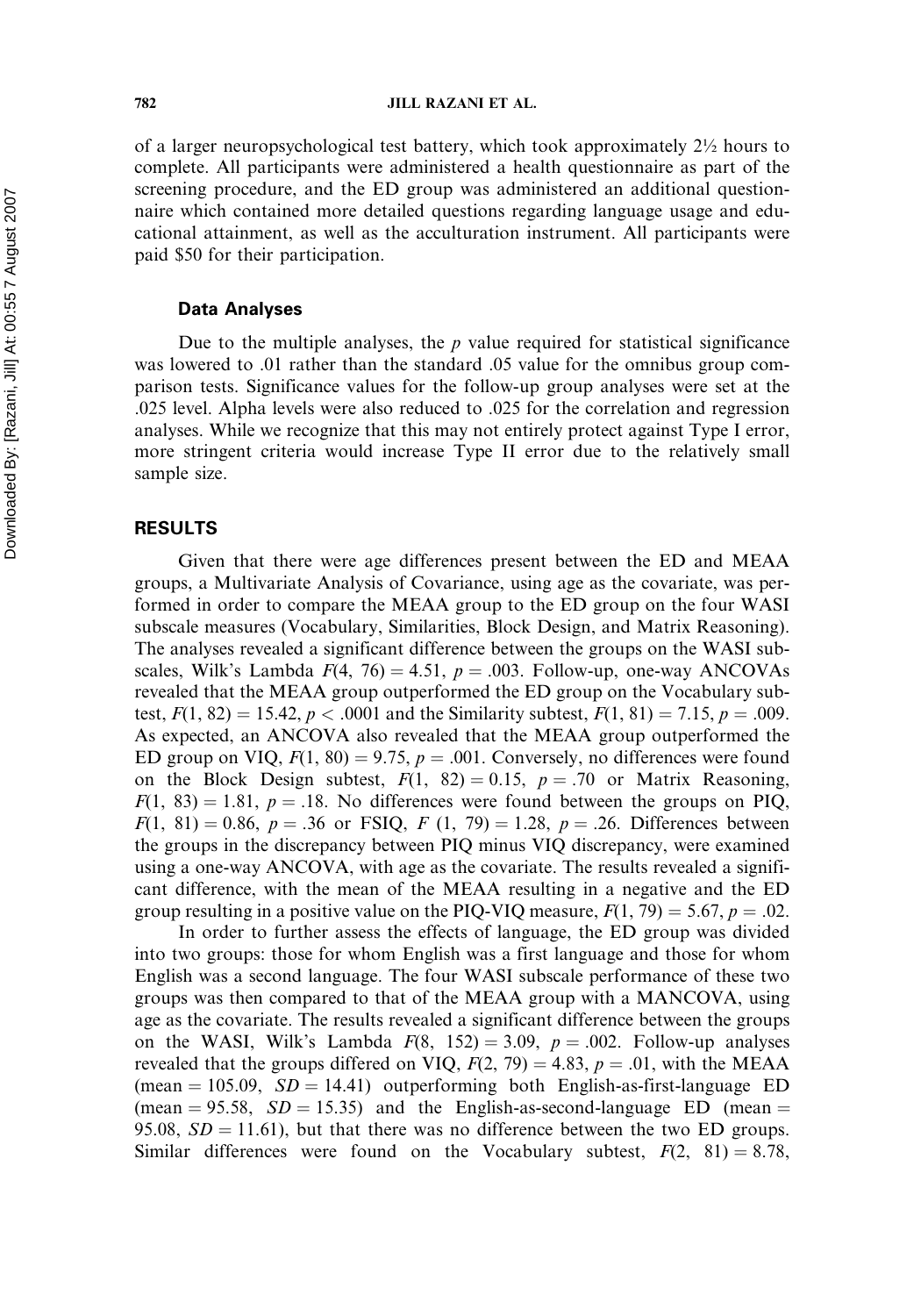$p = .001$ , again with the MEAA (mean = 60.06,  $SD = 10.89$ ) outperforming both the English-as-first-language ED (mean  $=$  53.67,  $SD = 10.40$ ) and the English-assecond-language ED (mean  $=$  50.46, *SD*  $=$  9.89). The analysis was nearly significant for Similarities,  $F(2, 80) = 3.82$ ,  $p = .025$ , with the MEAA (mean = 37.91,  $SD = 6.26$ ) outperforming both the English-as-first-language ED (mean = 34.75,  $SD = 9.74$ ) and the English-as-second-language ED (mean = 34.65,  $SD = 6.17$ ). However, the two ED (English-as-first or second language) groups did not differ from one another on the verbal subtests. These findings suggest that cultural factors aside from first language alone affected performance of the ED group on verbal subtests of the WASI. None of the three groups (MEAA and the two ED groups) differed on FSIQ, PIQ, Block Design, or Matrix Reasoning (p values ranged from .16 to .76).

Bivariate Pearson r correlation analyses were performed for the ED group in order to examine the relationship between the WASI measures and cultural factors. Correlation coefficients for the relationship among the demographic variables, cultural factors, and measures of the WASI are presented in Table 2. As can be seen from this table, the verbal measures (VIQ, Vocabulary, and Similarities subtests) were significantly related to acculturation, and the percentage of time participants spoke English growing up and/or currently. Additionally, the greater amount of time (in years) the education was obtained *outside* of the United States, the worse the ED participants performed on the verbal measures and Block Design. The verbal WASI measures also correlated significantly with WRAT-III Reading scores. None of the nonverbal measures correlated with the cultural/language factors—again with the exception of a significant negative relationship between the amount of time education was obtained outside of the US and Block Design (this relationship with Matrix Reasoning did not reach the .025 significance level).

A series of hierarchical regression analyses were performed on the WASI subscales in order to find the unique amount of variability accounted for by the cultural factors. The independent variables were entered in four blocks in the following order: the demographic variables of age and education were entered first, followed by WRAT-III Reading test (in order to isolate the effects of reading fluency on the WASI measures), number of years education was obtained outside of the US, and finally total acculturation score. This order was selected so that unique variability explained by cultural factors (years educated outside of the US and acculturation level) could be examined for each of the WASI measures above and beyond the contributions of demographic factors and reading skill. The language factors (i.e., percentage of time English was spoken when growing up or currently) were not used in any of the hierarchical regression analyses given that (1) these factors are to some degree represented in the overall acculturation score, and (2) we were attempting to reduce the number of independent variables due to our limited sample size. The results of these analyses are presented in Table 3. Essentially, the most significant findings from these analyses was that for Vocabulary, years of education outside of the US and level of acculturation accounted for significant proportions of variability, above and beyond that of age, education, and reading skills. For Similarities, the unique proportion of variability accounted for by acculturation after the other factors were entered into the model did not reach significance. Similarly, the cultural factors did not account for significant proportions of variability in any of the nonverbal subtests.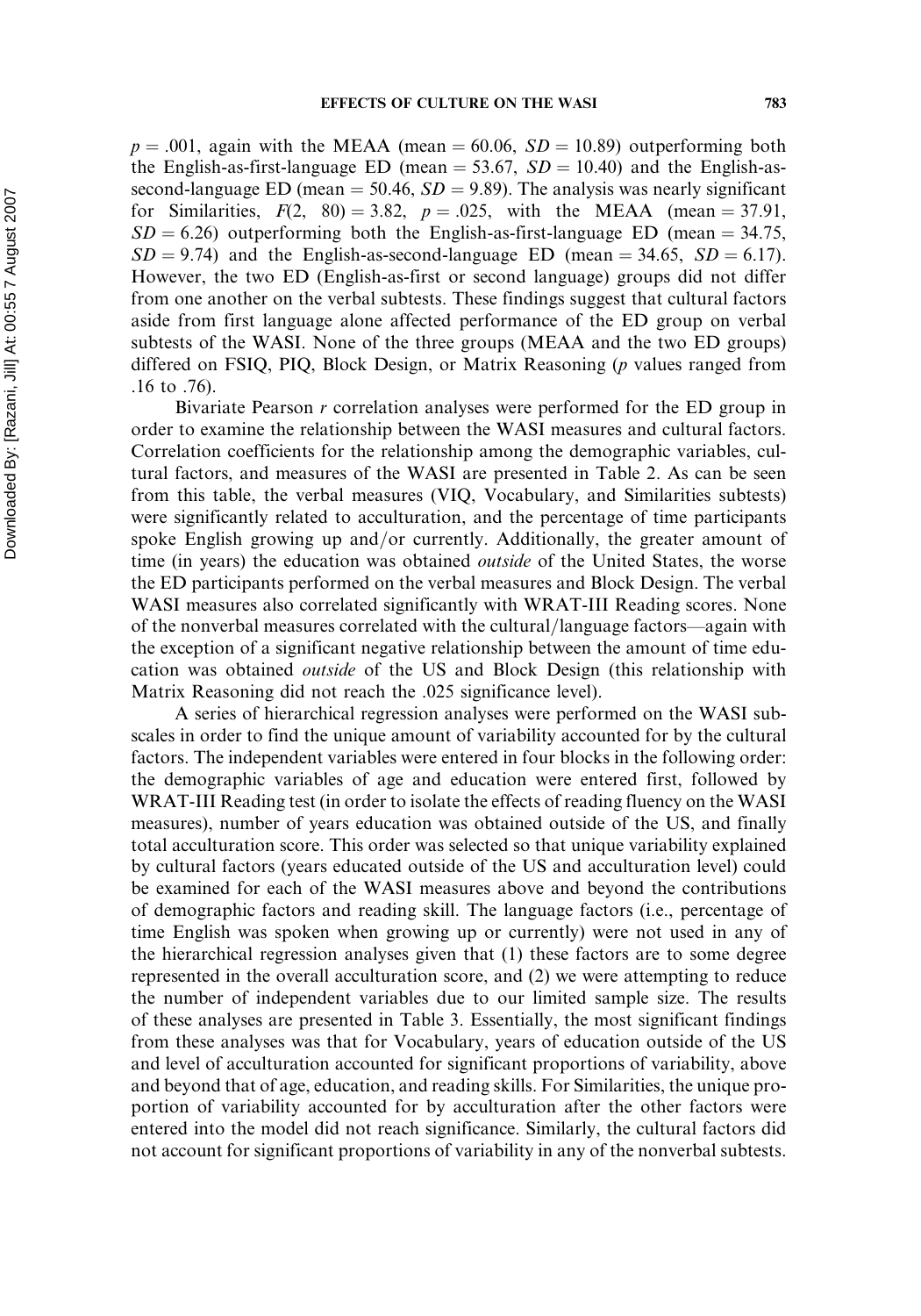| /ariables/Measures           | Age                    | Education                                   | WRAT                                                                                                       | acculturation<br>Total                                                                        | Years<br>in US                                                                                                                                                                                                                                                                                                                                                                      | lears educated<br>outside of US                                                                                                                                                                                                                                                                                                                                                                          | % English spoken<br>growing up                                                                    | % English spoken<br>currently |
|------------------------------|------------------------|---------------------------------------------|------------------------------------------------------------------------------------------------------------|-----------------------------------------------------------------------------------------------|-------------------------------------------------------------------------------------------------------------------------------------------------------------------------------------------------------------------------------------------------------------------------------------------------------------------------------------------------------------------------------------|----------------------------------------------------------------------------------------------------------------------------------------------------------------------------------------------------------------------------------------------------------------------------------------------------------------------------------------------------------------------------------------------------------|---------------------------------------------------------------------------------------------------|-------------------------------|
| Age                          |                        |                                             |                                                                                                            |                                                                                               |                                                                                                                                                                                                                                                                                                                                                                                     |                                                                                                                                                                                                                                                                                                                                                                                                          |                                                                                                   |                               |
| ducation                     | $-0.08$                |                                             |                                                                                                            |                                                                                               |                                                                                                                                                                                                                                                                                                                                                                                     |                                                                                                                                                                                                                                                                                                                                                                                                          |                                                                                                   |                               |
| Its ed outside US            | 0.52                   |                                             |                                                                                                            |                                                                                               |                                                                                                                                                                                                                                                                                                                                                                                     |                                                                                                                                                                                                                                                                                                                                                                                                          |                                                                                                   |                               |
| FSIQ                         | $-0.12$                |                                             |                                                                                                            |                                                                                               |                                                                                                                                                                                                                                                                                                                                                                                     |                                                                                                                                                                                                                                                                                                                                                                                                          |                                                                                                   |                               |
| $\overline{Q}$               | $-0.14$                |                                             |                                                                                                            |                                                                                               |                                                                                                                                                                                                                                                                                                                                                                                     |                                                                                                                                                                                                                                                                                                                                                                                                          |                                                                                                   |                               |
| $\frac{1}{2}$                | $-0.11$                |                                             | $-0.15$<br>$-0.12$<br>$-0.30$<br>$-0.36$<br>$-0.36$<br>$-0.36$<br>$-0.36$<br>$-0.30$<br>$-0.14$<br>$-0.14$ | $-12$<br>$-0.01$<br>$-0.05$<br>$-0.05$<br>$-0.05$<br>$-0.05$<br>$-0.05$<br>$-0.01$<br>$-0.01$ | $\overset{*}{\bullet}$ = $\overset{*}{\bullet}$ = $\overset{*}{\circ}$ = $\overset{3}{\circ}$ = $\overset{3}{\circ}$ = $\overset{3}{\circ}$ = $\overset{3}{\circ}$ = $\overset{3}{\circ}$ = $\overset{3}{\circ}$ = $\overset{3}{\circ}$ = $\overset{3}{\circ}$ = $\overset{3}{\circ}$ = $\overset{3}{\circ}$ = $\overset{3}{\circ}$ = $\overset{3}{\circ}$ = $\overset{4}{\circ}$ = | $\overset{*}{\phantom{2}}\phantom{1}0.5$<br>$\overset{*}{\phantom{2}}\phantom{1}0.5$<br>$\overset{*}{\phantom{2}}\phantom{1}0.5$<br>$\overset{*}{\phantom{2}}\phantom{1}0.3$<br>$\overset{*}{\phantom{2}}\phantom{1}0.3$<br>$\overset{*}{\phantom{2}}\phantom{1}0.3$<br>$\overset{*}{\phantom{2}}\phantom{1}0.3$<br>$\overset{*}{\phantom{2}}\phantom{1}0.3$<br>$\overset{*}{\phantom{2}}\phantom{1}0.3$ | $0.36$<br>$0.58$<br>$0.300$<br>$0.54$<br>$0.54$<br>$0.54$<br>$0.50$<br>$0.54$<br>$0.50$<br>$0.50$ |                               |
| /ocabulary                   | $-0.16$                |                                             |                                                                                                            |                                                                                               |                                                                                                                                                                                                                                                                                                                                                                                     |                                                                                                                                                                                                                                                                                                                                                                                                          |                                                                                                   |                               |
| similarities                 |                        |                                             |                                                                                                            |                                                                                               |                                                                                                                                                                                                                                                                                                                                                                                     |                                                                                                                                                                                                                                                                                                                                                                                                          |                                                                                                   |                               |
| <b>Block Design</b>          | $-0.32^*$<br>$-0.40^*$ |                                             |                                                                                                            |                                                                                               |                                                                                                                                                                                                                                                                                                                                                                                     |                                                                                                                                                                                                                                                                                                                                                                                                          |                                                                                                   |                               |
| Matrix Reasoning             | $-0.36*$               |                                             |                                                                                                            |                                                                                               |                                                                                                                                                                                                                                                                                                                                                                                     |                                                                                                                                                                                                                                                                                                                                                                                                          |                                                                                                   |                               |
| Variables that analyses that |                        | met the $p \leq 0.025$ criteria are in bold |                                                                                                            |                                                                                               |                                                                                                                                                                                                                                                                                                                                                                                     |                                                                                                                                                                                                                                                                                                                                                                                                          |                                                                                                   |                               |

| )<br>J                                |
|---------------------------------------|
| こうしゅ こうく くうく くうきょく                    |
| $\frac{1}{2}$                         |
| ١                                     |
| ֚֚֬<br>i and t                        |
|                                       |
|                                       |
|                                       |
| ;                                     |
| $\ddot{\phantom{0}}$<br>$-22222$<br>ļ |
| Table 2<br>ï                          |

 $^{\ast}p \leq .05, ^{\ast}$ 

 $p \leq .025, \; ^{**}p < .01.$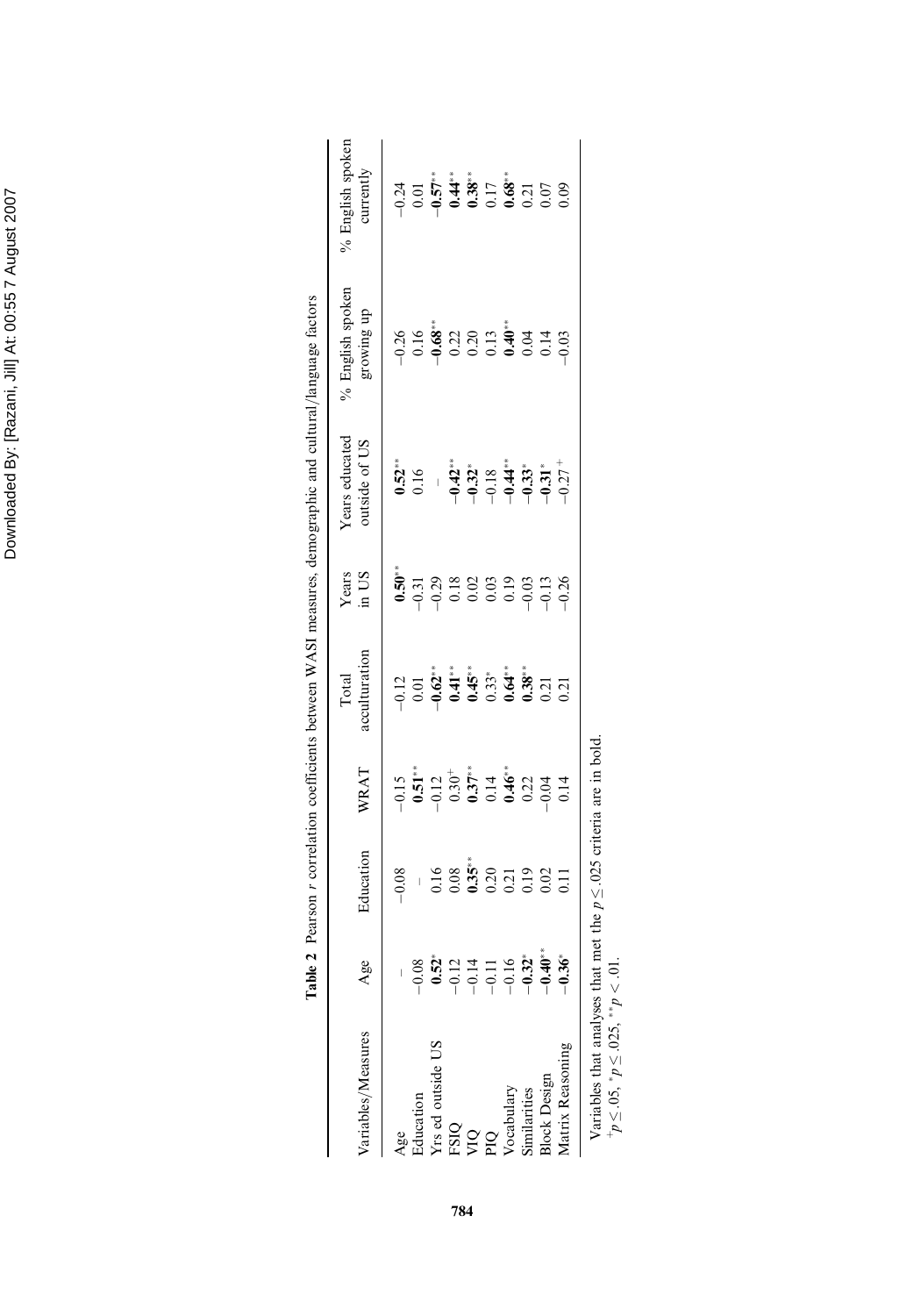| <b>WASI</b> subtest | Variables entered    | $R^2$ | $R^2$ change | $F$ change | <i>p</i> value |
|---------------------|----------------------|-------|--------------|------------|----------------|
| Vocabulary          | Age, Education       | .073  | .073         | 1.58       | .22            |
|                     | <b>WRAT</b> Reading  | .172  | .099         | 4.65       | .04            |
|                     | Years ed. outside US | .489  | .317         | 23.57      | < 0.01         |
|                     | <b>Acculturation</b> | .572  | .08          | 7.22       | .01            |
| Similarities        | Age, Education       | .131  | .131         | 2.95       | .06            |
|                     | WRAT Reading         | .152  | .021         | 0.93       | .34            |
|                     | Years ed. outside US | .188  | .036         | 1.65       | .21            |
|                     | Acculturation        | .259  | .070         | 3.42       | .07            |
| <b>Block Design</b> | Age, Education       | .137  | .137         | 3.10       | .06            |
|                     | WRAT Reading         | .137  | .000         | 0.01       | .96            |
|                     | Years ed. outside US | .155  | .018         | 0.77       | .39            |
|                     | Acculturation        | .166  | .011         | 0.48       | .50            |
| Matrix Reasoning    | Age, Education       | .148  | .148         | 3.48       | .04            |
|                     | <b>WRAT</b> Reading  | .151  | .003         | 0.12       | .73            |
|                     | Years ed. outside US | .155  | .004         | 0.19       | .67            |
|                     | Acculturation        | .179  | .024         | 1.10       | .30            |

Table 3 Results of hierarchical regression analyses for demographic and cultural factors affecting WASI subtest performance for the ethnically diverse group

Variables entered into the equation that met the  $p \le 0.025$  criteria are in bold.

# **DISCUSSION**

The results of the present study revealed that there are differences between Anglo-Americans and fluent English-speaking individuals from ethnically diverse (i.e., Hispanic, Asian, and Middle-Eastern) backgrounds on the verbal, but not on the performance, subtests of the WASI. The ethnically diverse group performed poorer than the Anglo-Americans on VIQ, and the Vocabulary and Similarities subtests of the WASI. The difference on the verbal subtests does not appear to be related to English-as-second-language issues alone, given that those within the ED group who had English as their first and English as their second language displayed depressed scores relative to the Anglo-American group, but not relative to each other. This would suggest that perhaps other cultural/linguistic factors, such as cultural familiarity with specific testing format and items, might account for the ethnically diverse groups' test performance. Group differences between the ED and MEAA individuals were not found on either of the WASI performance subtests, suggesting that perhaps Block Design and Matrix Reasoning are less dependent on cultural factors and language skills. These findings are consistent with previous studies, which have demonstrated that the most striking differences between Anglo-Americans and other cultural groups on intelligence tests are found in the areas of verbal skills (Gonzales, 1980; Gonzales & Rolls, 1985).

The findings from the correlation analyses further confirmed the influence of cultural and linguistic factors on the verbal performance of the ED group. Acculturation, which refers to the degree to which specific racial or ethnic groups participate in a dominant group's (i.e., Anglo-American) cultural practices and/or identify with the dominant culture's values and beliefs, demonstrated a strong correlation with both Vocabulary and Similarities performance within the ED group. In fact,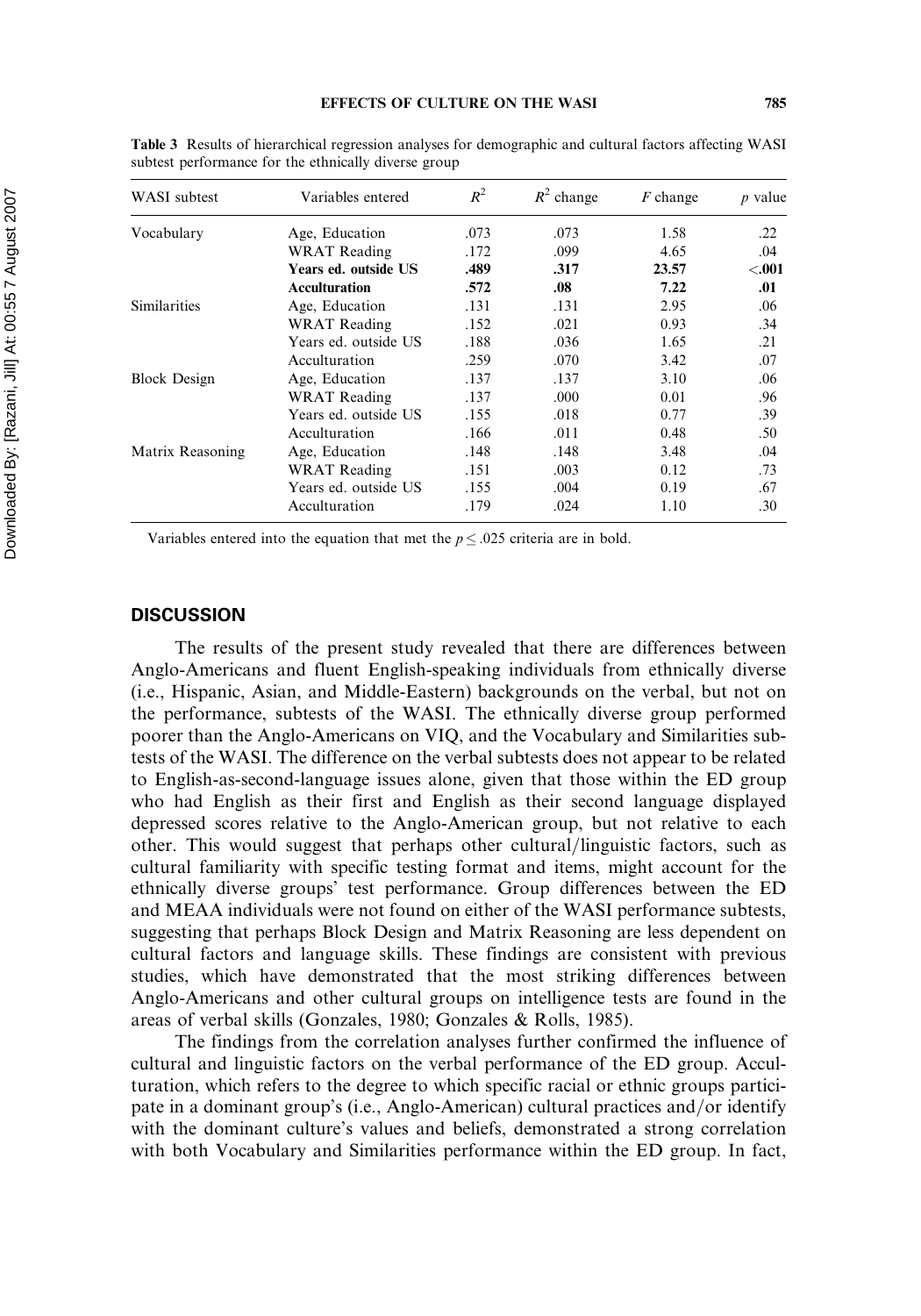#### 786 JILL RAZANI ET AL.

above and beyond the demographic factors and reading level, acculturation continued to account for a significant proportion of variability in the Vocabulary subtest. These findings are not surprising given that those who are less acculturated would most likely have less experience with the language and less familiarity with the culture-specific test items. A number of previous researchers have demonstrated similar relationships between acculturation and verbal measures of intelligence (Mercer, 1973; Touradji et al., 2001) as well as with various neurocognitive measures (Arnold et al., 1994), particularly those that rely on verbal processing (Manly et al., 1998; Touradji et al., 2001). The lack of relationship between nonverbal tests and level of acculturation in this study again supports the notion that Block Design and Matrix Reasoning may be less dependent on cultural factors. However, these findings will need to be replicated with a larger sample of ethnically diverse individuals, with lower education levels. In fact, a previous study based on the WAIS-III and WMS-III standardization sample found that the WAIS-III–WMS-III joint factor-scaled score of Perceptual Organization Index, which includes subtest scores of Block Design and Matrix Reasoning, significantly correlated with cultural factors such as language preference, time of residence in the US, and years of education attained within the US for a group of 151 immigrant bilingual individuals (Harris et al., 2003). The authors did not report correlations among the individual subtests and the cultural subtests.

It has been suggested that perhaps using the length of residence in the US is an adequate measure of level of acculturation (Gasquoine, 2001). However, in the present study, the formal measure of acculturation was a far better predictor of verbal performance than length of residence in the US. The current findings indicate that a multidimensional assessment of acculturation better characterizes the influence of culture on test performance and supports Helms' (1992) assertion that such measures should accompany cognitive assessment in ethnically diverse individuals. How we best control for level of acculturation in developing norms for ethnically diverse individuals remains an empirical question. One option may be to adjust for acculturation levels in a similar fashion as we do for demographic factors such as age and education, particularly for those tests that require verbal processing. Another suggestion provided by Helms (1992) is to use Berry's (1976) ''ethunits'' (i.e., ''specifying the demographic, typological, and psychological dimensions that make groups distinct'') as a process of approaching cultural equivalence in testing. Helms further provides an example of how ethunits may be applied. It is suggested that cultural nonequivalencies in performances on Eurocentric tests may be adjusted so that, for the same correct responses, less weight is given to scores of highly acculturated individuals (regardless of cultural background), relative to those who are low-acculturated to the Anglo-American (''White'') culture. The rational for this procedure is that obtaining the ''right'' answer is a more difficult task for those who are unfamiliar versus those who are familiar with the culture. Regardless of how adjustments are made, it is important that a formal measure of acculturation be administered to individuals from ethnically diverse backgrounds and that level of acculturation be considered in the overall interpretation of the cognitive performance.

In the current study, participants' estimate of the percentage of time they spoke English when growing up or currently was related to performance on the Vocabulary and Similarities subtests. This may be related to both lack of familiarity with the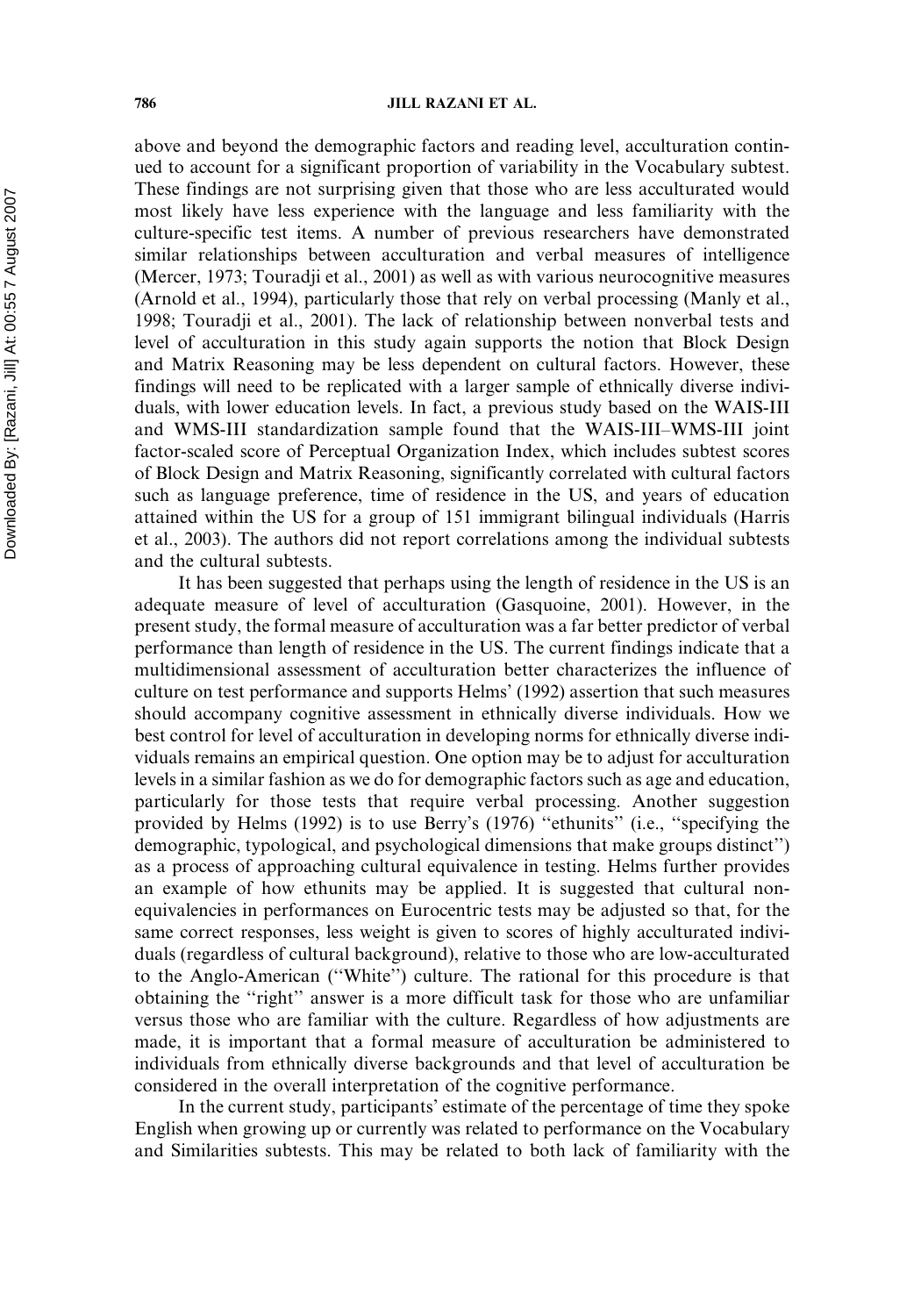test items, and/or, as suggested by Helms (1997) and Touradji et al. (2001), lessacculturated individuals or those who use formal English language less frequently may routinely receive lower points per item due to their response patterns. This notion is supported in our findings by the fact that the ED individuals who learned English as a first or as a second language performed similarly to one another, but worse than the Anglo-Americans. As indicated by Helms, and Touradji and colleagues, the ED individuals may provide more pragmatic responses and/or responses that are focused on functional/perceptual rather than conceptual or abstract aspects of test items, thereby not obtaining the maximum points per item.

Interestingly, while years of educational attainment did not correlate with most of the WASI subtests (most likely due to the limited range in this sample), the number of years the education was obtained outside of the US did predict how well the ED group could be expected to perform on the verbal, and to some degree on nonverbal, measures (i.e., Block Design). These findings are in line with previous studies (Harris et al., 2003) and again indicate that the degree to which education is acquired within the US educational system may increase familiarity with specific cognitive styles and enhance subtle linguistic abilities. These findings underscore the importance of obtaining information regarding the degree to which education was attained outside of the US system.

The results of the current study are intriguing and raise additional questions for future research. It is clear that we need to continue to examine the complex role of acculturation as well as other cultural factors on IQ and other cognitive test performance. We also need to determine how to best adjust for these factors in ED individuals' cognitive test scores. The individuals used for the current study had attained an average of 13 years of education. The results may differ for less educated individuals (i.e., it is possible differences in nonverbal skills would emerge in less educated individuals), thus, future research should also focus on ethnic groups with low educational levels.

#### ACKNOWLEDGMENTS

This study was supported by NIMH grant MH067851-01 to JR. Additional support for the project was provided by NIGMS grants GM63787 (Minority Biomedical Research Support Program-Research Initiative for Scientific Enhancement) & GM08395 (Minority Access to Research Career). The authors also thank the two reviewers for their helpful and insightful comments.

# **REFERENCES**

- Arnold, B. R., Montgomery, G. T., Castaneda, I., & Longoria, R. (1994). Acculturation and performance of Hispanics on selected Halstead-Reitan neuropsychological tests. Assessment, 3, 239–248.
- Arnold, B. R. & Orozco, S. (1989). Acculturation and evaluation of Mexican Americans with disabilities. Journal of Rehabilitation, 55, 53–57.
- Berry, J. W. (1976). Cross-cultural research and methodology series: III. Human ecology and cognitive style: Comparative studies in cultural and psychological adaptation. New York: Sage-Halsted.